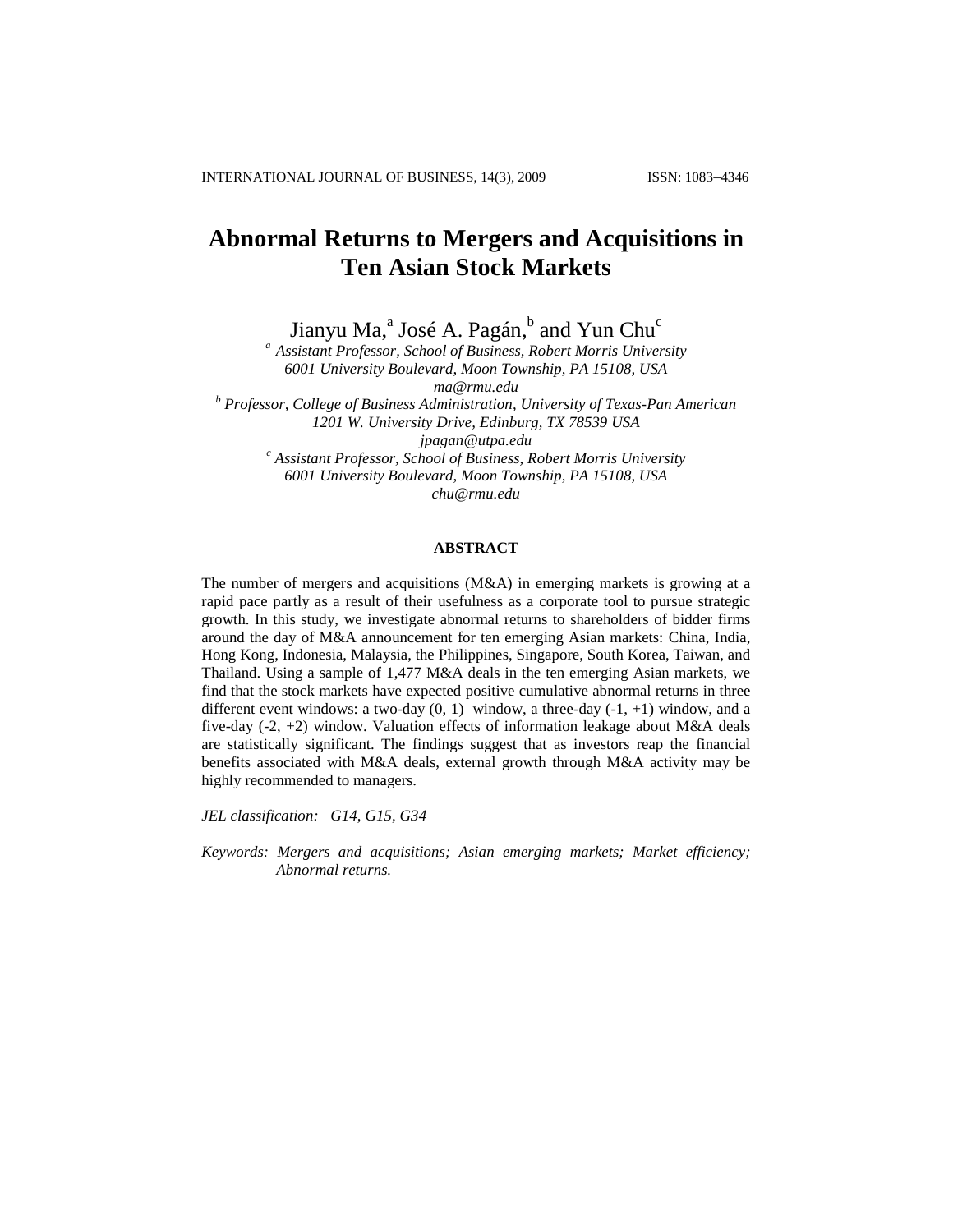# **I. INTRODUCTION**

The volume of mergers and acquisitions (M&A) has greatly expanded over the past quarter century, particularly in developed markets. Once a U.S. business phenomenon, M&A deals are now commonly used by corporations throughout the world to pursue their goals and objectives related to strategic growth (Gaughan, 2005). Given the relatively recent increase in the number of M&A deals occurring in emerging markets, studies in these markets are relatively few and contrast with the extensive array of M&A studies in the U.S. and other developed countries.

All U.S. industries have been impacted by M&A deals, with most large firms in the U.S. economy being to some extent products of past M&A (Mueller, 1997). At the same time, academics have developed a series of theories and hypotheses to explain and predict the M&A phenomenon. These theories and hypotheses cover many issues related to M&A, from motives, attitudes, and approaches to the consequences of the transactions, from short-term to long-term performance, and from corporate governance to joint ventures and strategic alliances, which are alternatives to M&A deals. These ideas, derived from theoretical and/or empirical studies based on U.S. data, have been shown to be valid in explaining M&A deals in continental European markets (Tichy, 2001).

Compared to M&A deals in the U.S. and other developed countries, M&A deals in Asian emerging economies are different in two important ways. First, the U.S. has a well-developed legal system to protect the interests of shareholders and the welfare of consumers that differs from many emerging economies that suffer from a poor legal environment as well as weak enforcement of existing laws (La Porta et al., 1999). Second, cultural and governance differences between developing and developed markets lead to differences in the organizational structure of firms (Denis and McConnell, 2003; Kwok and Tadesse, 2006). Given these differences, it is necessary to re-examine the validity of the theories and hypotheses with specific reference to developing markets in Asia.

Some of the theories used to explain the M&A phenomena in developed economies may not be appropriate when trying to explain M&A activities in developing markets. For example, the "free cash flow" theory posits that managers of firms with unused borrowing power and large free cash flows are more likely to undertake lowbenefit mergers. In developed economies, the "free cash flow" theory is often used to explain why diversification generates lower total gains (Jensen, 1986). However, preliminary evidence from diversification studies in developing markets indicates that diversification might generate higher total gains (Khanna and Palepu, 1997, 2000a, 2000b).

The relative lack of extensive study of M&A in developing markets may be due to two reasons. First, unlike in developed markets, there is a lack of comprehensive databases on M&A transactions in emerging markets. Second, there are relatively small economies of scale and scope in emerging markets. Thus, there is a relatively small number of M&A transactions in emerging markets. However, the process of global economic integration and the excellent economic performance of some Asian emerging economies over the last few decades have caught the attention of both investors and academicians (Wright et al., 2005).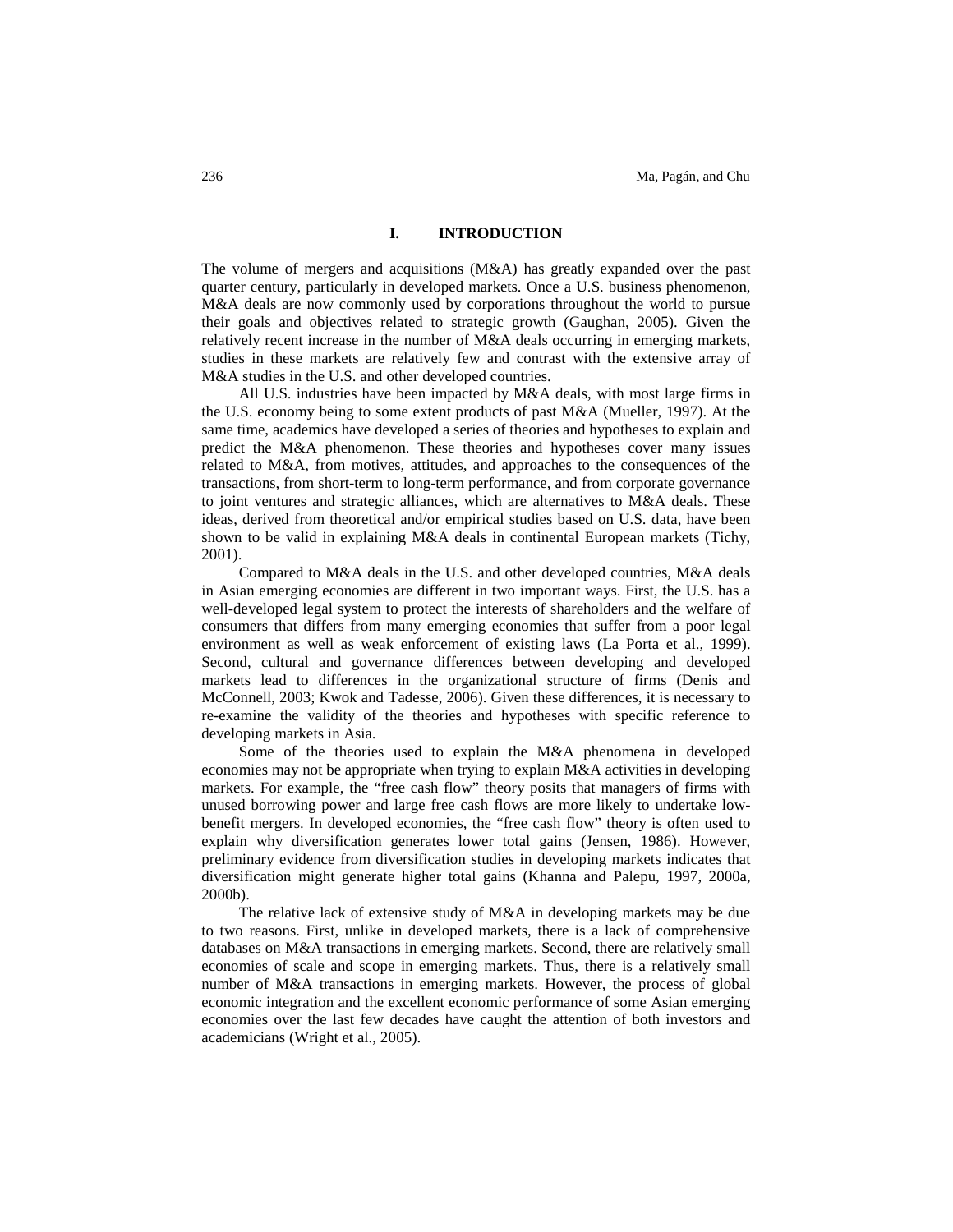In this study, we investigate abnormal returns to shareholders of bidder firms around the day of M&A announcement for ten emerging Asian markets: China, India, Hong Kong, Indonesia, Malaysia, the Philippines, Singapore, South Korea, Taiwan, and Thailand. The analysis is based on a sample of 1,477 M&A deals in these ten emerging Asian markets over six years (2000-2005). Our findings show that the emerging Asian stock markets have positive reactions to announcement of M&A deals. On average, shareholders of bidding firms gain  $0.96\%$  in a two-day window  $(0, +1)$ , 1.28% in a three-day window  $(-1, +1)$ , and 1.7% in a five-day window  $(-2, +2)$ . An abnormal return one day before the announcement day of M&A is 0.32%, which is statistically significantly different from zero at the 1% level. We also find that the cumulative abnormal returns in the financial industry M&A deals are lower than in non-financial industries, but these differences are not statistically significant at conventional levels.

The remainder of the paper is organized as follows: Section II addresses concepts and hypotheses. Section III discusses data and methodology. Section IV reports empirical results. Section V discusses conclusions and presents the implications for both investors and managers.

# **II. CONCEPTS AND HYPOTHESES**

# **A. DEFINITION OF M&A**

The terms "merger" and "acquisition" are often used interchangeably in many studies. According to Sherman and Hart (2006), the distinction (between merger and acquisition) may not actually matter, since the net result is often the same: two (or more) companies that previously had separate ownership operate as one firm after the M&A deal takes place, usually in order to attain some strategic or financial objective(s).

In theory, an M&A deal normally involves the controlling interest in the newly formed business being 50% of the voting shares plus one. Controlling interest in a corporation means that a stockholder (or a group of stockholders) has control of a large enough block of voting stock shares in a company such that no one stockholder or coalition of stockholders can successfully oppose a motion. In practice, a controlling interest can be far less than that, since it is rare that 100% of a company's voting shareholders participate in elections when shareholding is dispersed.

There is no available source of information or database to verify M&A transactions in terms of controlling interest for bidding firms. Therefore, following Moeller et al. (2004), we define an M&A transaction as a deal in which a combination of business entities takes place or in which an acquirer increases its holdings to more than 50% or to 100% of stock (or assets) from less than 50% of the holdings. Thus, transactions that meet one of following three definitions are selected. First, an M&A deal has taken place when all assets of a company, subsidiary, division, or branch are acquired. Second, the acquirer must have held less than 50% and be seeking to acquire 50% or more, but less than 100% of the target company's stock. Third, two or more business combine or 100% of the stock of a public or private company is acquired.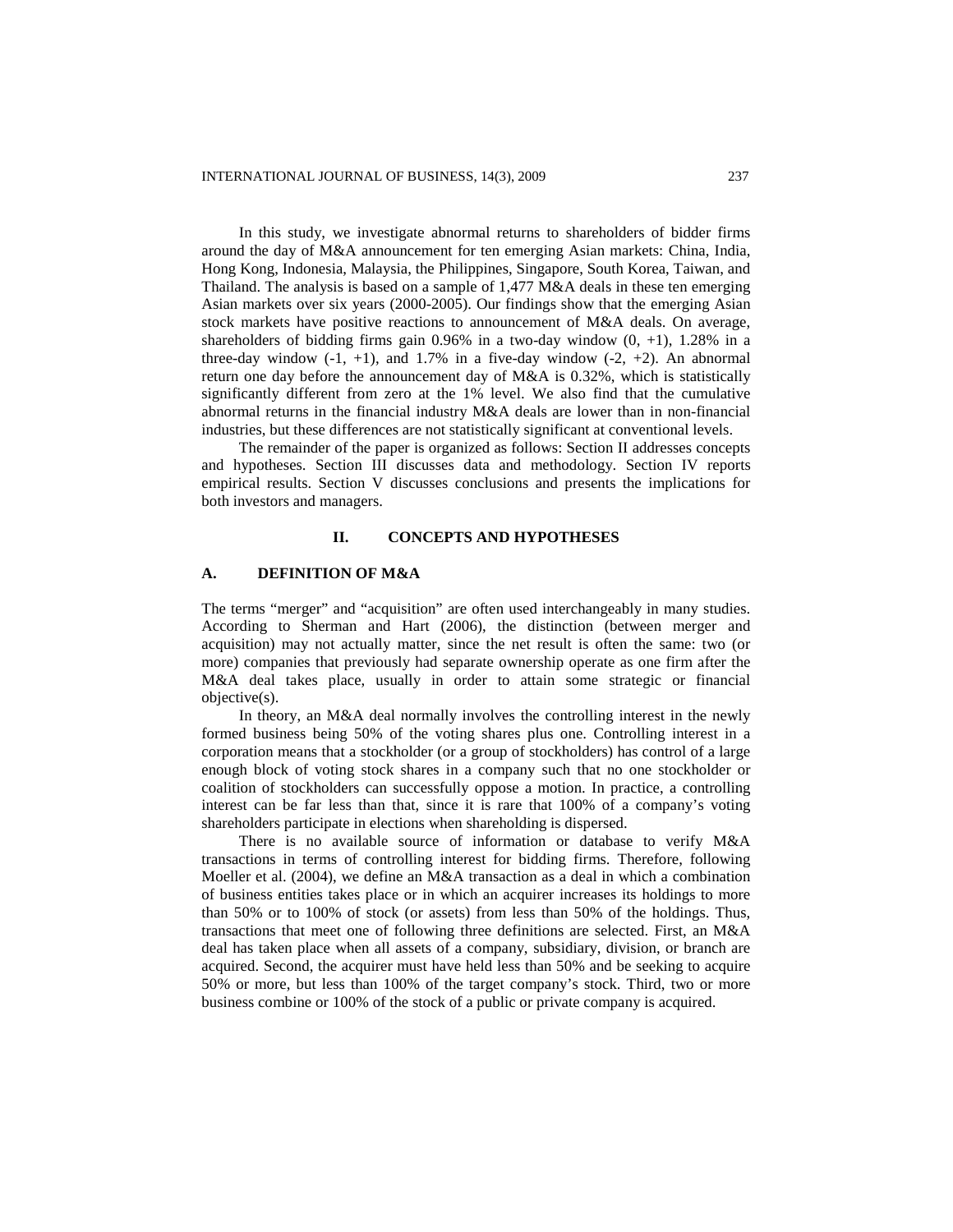# **B. ABNORMAL RETURNS AND HYPOTHESES**

The most reliable evidence on whether M&A creates value for shareholders draws on short-term event studies (e.g., Andrade et al., 2001; Hackbarth and Morellec, 2008). Most event studies examine abnormal returns around M&A announcement dates as an indicator of value creation or destruction. The short-term research shows different effects for bidders than for targets.

Regarding wealth effects of target firms, early studies agree unanimously that acquisitions create additional value. The survey of Jensen and Ruback (1983) summarizes the results of 13 empirical studies (samples vary from 1956 to 1981). The targets' shareholders get abnormal returns of 20-30% around the time of announcement. Jarrell and Poulsen (1989) provide evidence consistent with this anticipation hypothesis. Mulherin and Boone (2000) report the wealth effects for entire sample of 376 targets with available stock price data (events from 1990-1998). The median abnormal return in the  $(-1, +1)$  period is 18.4%. The significant and positive return for the sample targets is consistent with research from earlier time periods.

Bidders' shareholders break even upon the announcement of M&A, while targets' shareholders win. Mulherin and Boone (2000) find that bidders, on average, experience an insignificant mean change (slightly negative, -0.37%) in wealth at the announcement of the acquisition. The median is also small in absolute terms, although the estimate is significantly negative (-0.87%,  $p < 0.01$ ). Their findings are consistent with findings of Tichy (2001), who surveyed about 80 empirical merger studies prior to 2001.

In recent studies, Moeller et al. (2005) analyze M&A deals from 1980 to 2001. They document that three-day cumulative abnormal return for acquiring-firm shareholders is slightly positive for every year except for 2 out of the 22 years analyzed. The abnormal return synergy gain (the combined value of the acquiring firm and of the acquired firm in percent returns) is slightly positive. Their study is consistent with most studies, which find that the combined abnormal returns are positive (e.g., Bradley et al. 1988; Servaes, 1991; Mulherin and Boone, 2000). The positive combined wealth effect for acquisitions is consistent with the synergistic theory. Therefore, only the event study evidence on bidder gains is mixed.

In our sample of 1,477 deals, only about one hundred target firms are publicly listed. Due to the limitation of sample size for the target firms, our study focuses on investigating bidder firm shareholders wealth.

Morck et al. (1990) find that for a sample of 326 U.S. acquisitions between 1975 and 1987, bidding firms has systematically lower and predominantly negative announcement period returns. Jensen and Ruback (1983) find that the bidder's stock has a 4% gain in tender offers and no gain in mergers. Bradley et al. (1988) report that the bidding firm shareholders receive less than a 1% gain. Jarrel et al. (1988) state that bidders realize small but statistically significant gains of about 1% to 2%. Analyzing a sample of 1086 takeovers from January 1, 1985 to June 30, 2002, Hackbarth and Morellec (2008) find that the mean value of 3-day CAR to bidder firm shareholders is - 0.52%, which is slightly negative. A survey by Gaughan (2005) documents that wealth effects for bidder shareholders are either negative or neutral.

Given these conflicting findings on the bidding side, there is an ongoing debate regarding how to evaluate the wealth effects of M&A deals on bidding firms. Some critics contend that M&A deals are more likely long-term strategic investments by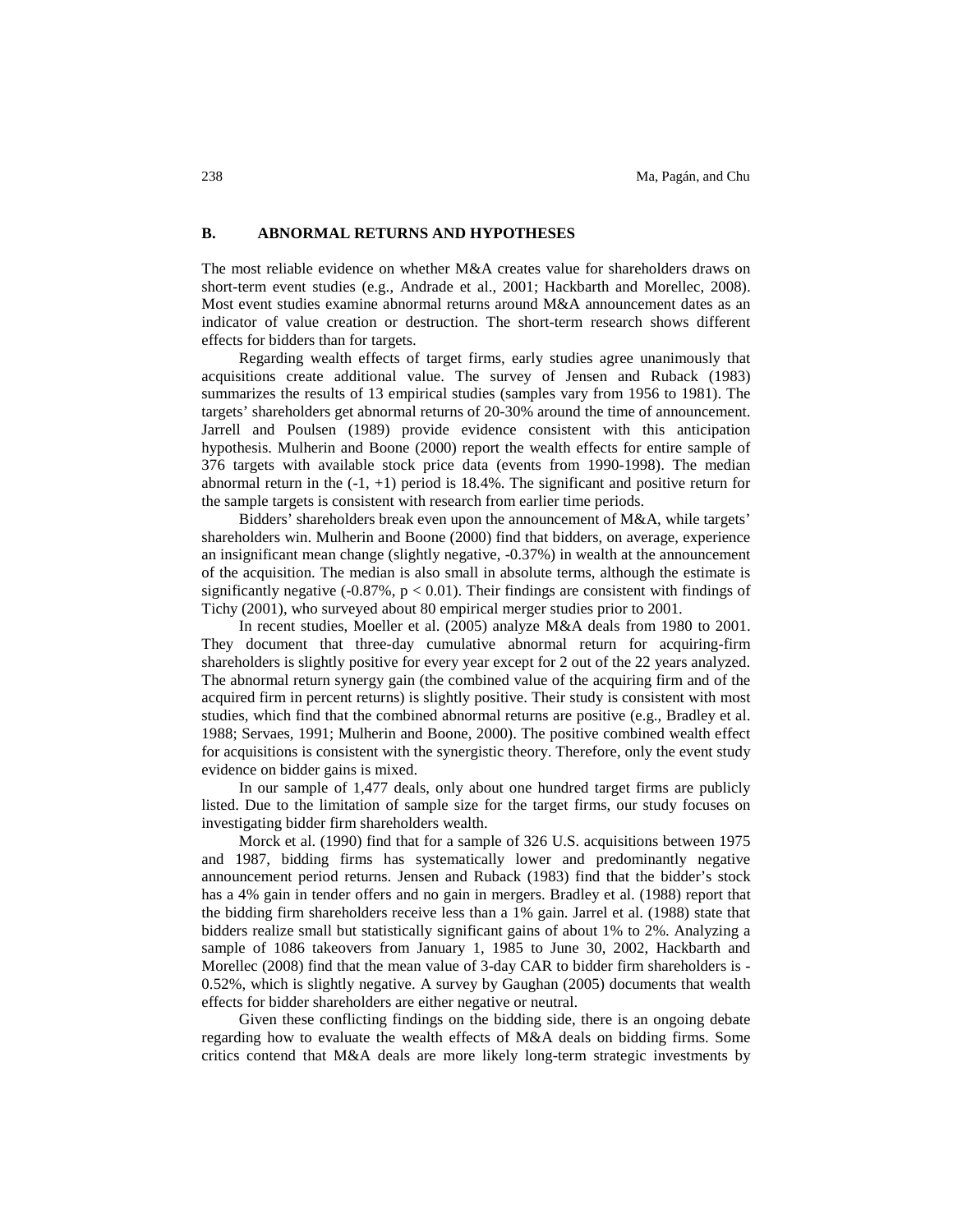companies and, as such, cannot be evaluated based on the market's reaction over a period of days. However, supporters of short-term effects research argue that the market's initial reaction is a good predictor of the actual long-term performance of a deal (McWilliams and Siegel, 1997). They argue that accounting-based measures of profit (normally used in long-term studies) may be subject to manipulation by insiders. Stock prices are supposed to reflect the true value of firms because they are assumed to reflect the discounted value of all future cash flows and incorporate all relevant information.

Finance theory indicates that the price of stock can be considered as present value of discounted future cash flows. Given that the expected higher economic growth of emerging Asian markets leads to higher future cash flows, we examine whether there are statistically significant positive abnormal returns for M&A in emerging Asian markets. The following hypothesis is developed:

H1: There is a positive abnormal return associated with an M&A announcement for bidder firms.

Developed countries have well-developed legal systems to protect shareholders' interests as well as the welfare of consumers, which differs from many emerging economies that suffer from a poor legal environment as well as weak enforcement of existing laws. Information leakages in developing markets may be reflected in stock market valuations before the M&A announcement date. Therefore, the effect of information leakages is also examined through analyzing CAR days before an M&A announcement. We hypothesize that:

H2: There is information leakage before an M&A announcement day.

Most existing studies exclude transactions in the financial services industry due to their special regulations and unique accounting data structure (Berger and Ofek, 1995; Hackbarth and Morellec, 2008; Lins and Servaes, 2002; Martin, 1996). Little research has been conducted to empirically assess whether there are any cumulative abnormal return differences between M&A deals in the non-financial industries and M&A deals in the financial industry. With these unique characteristics and constraints, firms in the financial industry bear risks that are on average far less than those of other industries. Investors may, therefore, expect that regulators will intervene to correct problems before, during, and after M&A deals occur in the financial industry. Consequently, the market reaction to M&A deals related to the banking industry should be less pronounced than for other firms. Thus, hypothesis three states:

H3: Valuation effects of M&A in the financial industry are lower than in non-financial industries.

# **III. DATA AND METHODOLOGY**

### **A. DATA**

Three datasets are used to calculate abnormal returns and to analyze value effects of bidding firms for M&A deals in this study. The datasets include descriptions and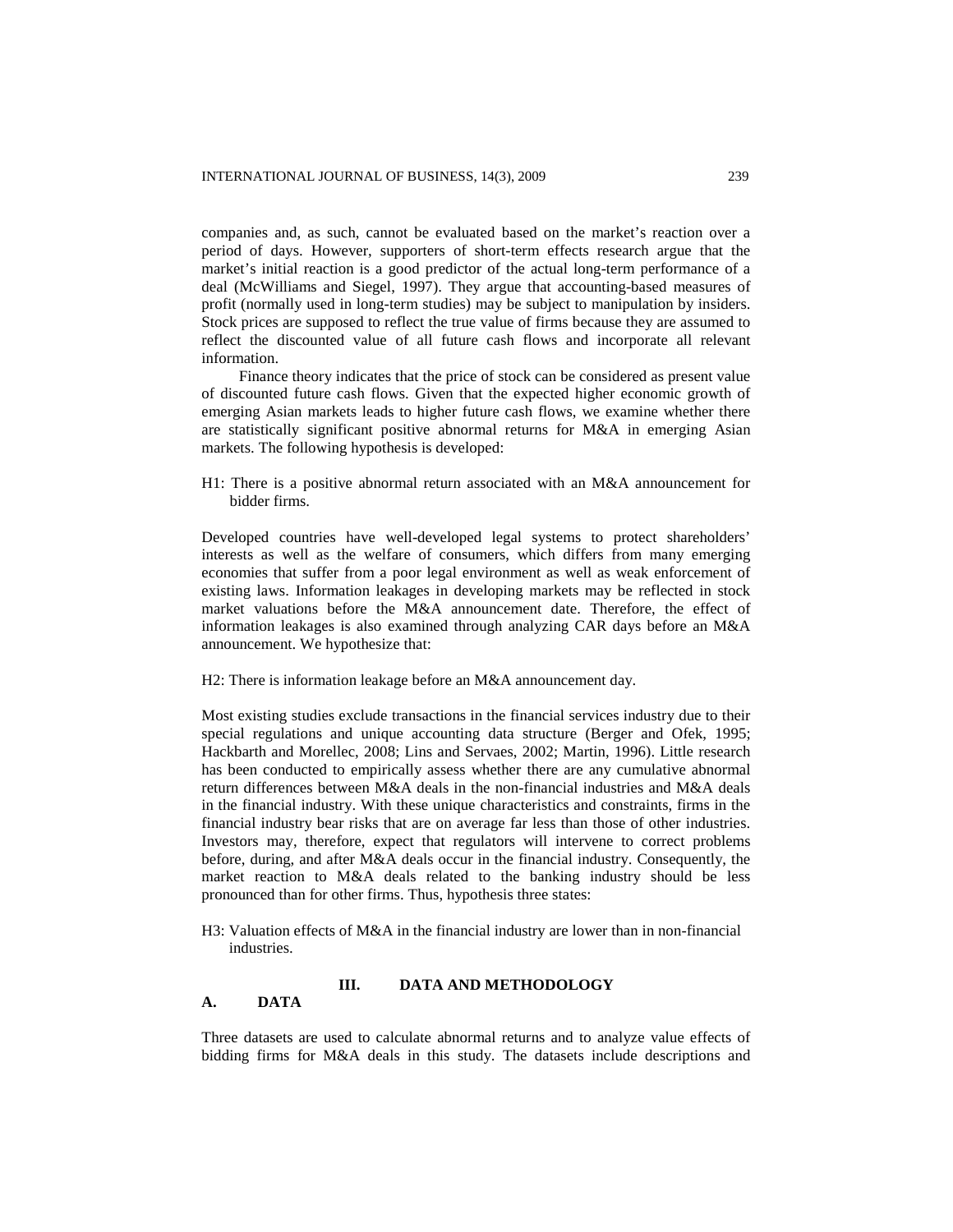records of M&A events, bidding firms' daily stock prices, and stock market indexes for ten emerging Asian markets: Indonesia, Thailand, Singapore, the Philippines, Malaysia, India, Taiwan, South Korea, Hong Kong, and China. The analyses are conducted using data over the 2000-2005 period.

The data of M&A events are drawn from the Mergers and Acquisitions Database in Thomson One Banker. Thomson One Banker provides integrated access, fully or partially, to several financial databases such as SDC Platinum, World Scope, and Data Stream. Thomson One Banker contains the complete version of SDC Platinum and VentureXpert Web. SDC Platinum Mergers and Acquisitions Database covers more transactions than any other source and is the industry standard used by investment banks, law firms, and media outlets around the world. According to Zimmerman (2006), there are two other leading M&A databases: (1) the Mergerstat database that covers both acquisitions and divestitures where at least one significant party is a U.S. company and (2) the ZEPHYR database that covers transactions both inside and outside the U.S. and is particularly useful to study M&A deals in Europe (from 1997 forward for European transactions; from 2000 forward for North American transactions; global coverage begins in 2003). Given the objectives of this study, the SDC Platinum (Thomson One Banker) database is the best source of information on Asian M&A deals.

| Market      | 2000           | 2001           | 2002           | 2003 | 2004 | 2005 | Total | $\%$  |
|-------------|----------------|----------------|----------------|------|------|------|-------|-------|
| China       | 14             | 14             | 29             | 59   | 51   | 29   | 196   | 13.3% |
| Hong Kong   | 40             | 26             | 37             | 29   | 23   | 25   | 180   | 12.2% |
| India       | 19             | 18             | 20             | 24   | 20   | 33   | 134   | 9.1%  |
| Indonesia   | $\overline{c}$ | 7              | $\overline{4}$ | 3    | 6    | 7    | 29    | 2.0%  |
| Malaysia    | 30             | 57             | 49             | 84   | 81   | 53   | 354   | 24.0% |
| Philippines | 6              | $\overline{4}$ | $\overline{2}$ | 5    | 10   | 9    | 36    | 2.4%  |
| Singapore   | 31             | 33             | 33             | 40   | 50   | 45   | 232   | 15.7% |
| South Korea | 16             | 48             | 26             | 23   | 18   | 22   | 153   | 10.4% |
| Taiwan      | 6              | 7              | 12             | 16   | 6    | 24   | 71    | 4.8%  |
| Thailand    | $\overline{4}$ | 7              | 9              | 20   | 30   | 22   | 92    | 6.2%  |
| Total       | 168            | 221            | 221            | 303  | 295  | 269  | 1,477 |       |

**Table 1** Distribution of M&A transactions by year and market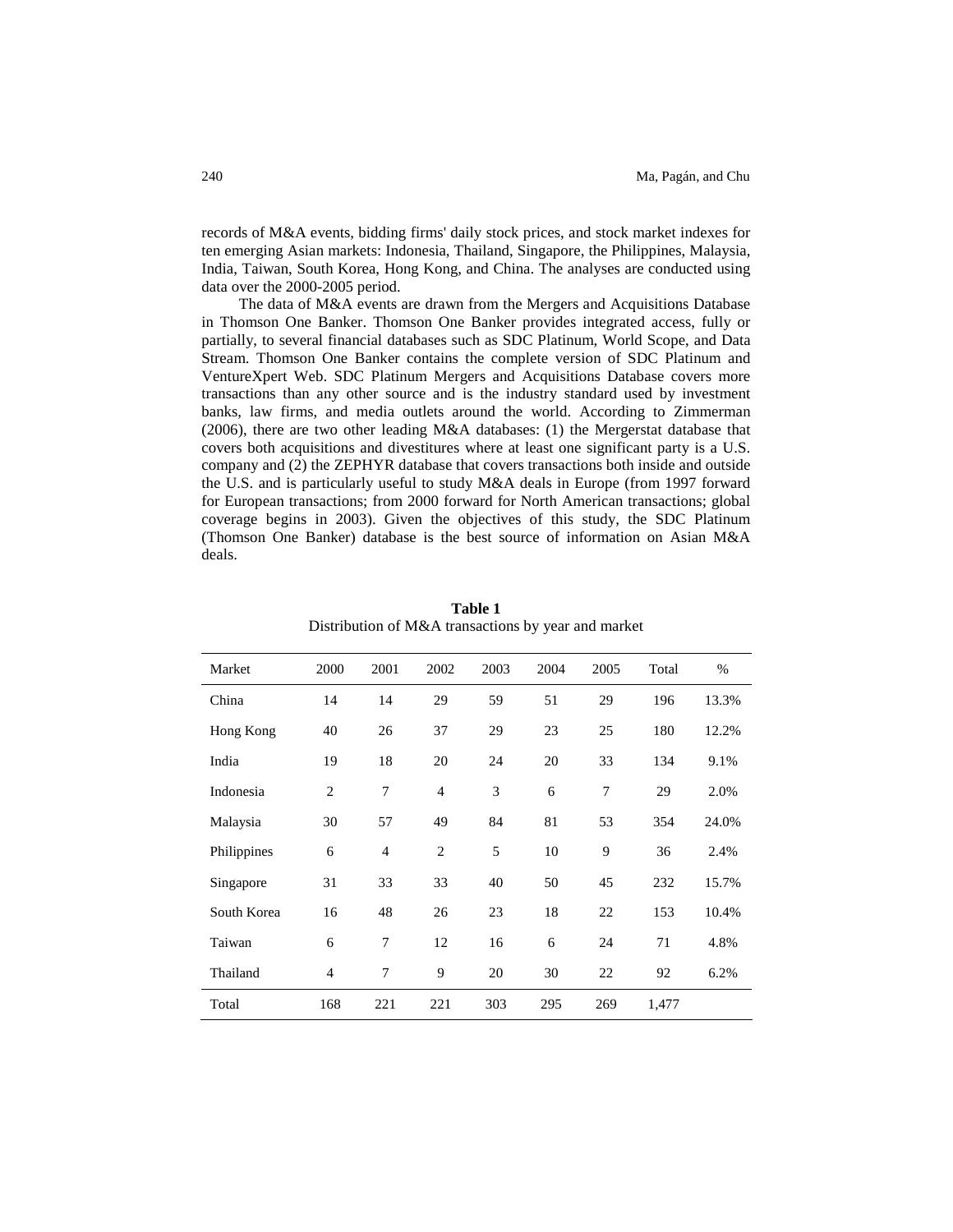We apply the following filters to a preliminary sample that begins on January 1, 2000 and ends on December 31, 2005: (1) The transaction is completed. (2) The acquirer and target are registered in the ten emerging Asian markets, and the target primary businesses or divisions were located in these markets at the time of transaction. (3) The consideration sought (method of payment) for the transaction is disclosed, to limit ourselves to larger M&A deals. (4) The percent of shares acquired in the deal is 50% or higher, to focus on significant M&A deals. (5) The acquirer is a public firm listed on one of the ten Asian emerging markets' stock markets. (6) The acquirer is active and has daily stock price data in DataStream. The daily stock price data should have the minimum number of observations before and after the event date, as well as the minimum number of observations before the event window for the estimation window. According to Campbell et al. (1997), the estimation window in an event study analysis could range from 120 days to 210 days. To avoid loss of transactions due to the lack of sufficient observations within the estimation window, we select an estimation window of 120 (−125, −6) trading days. As a result of these selection criteria, our event sample includes 1,447 M&A deals. Table 1 provides a description of the deals by year and by market.

# **B. METHODOLOGY**

To examine market reactions to announcements of M&A deals, we use the standard event study methodology and compute market model abnormal returns (see Brown and Warner, 1985). The methodology is based on the assumption that, given rationality in the marketplace, the effect of an event will be reflected immediately in asset prices.

An event study begins by identifying the period (event window) involved in the event. Several papers address the issue of the appropriate window length that should be used to measure the price reaction correctly. Hillmer and Yu (1979) find that the event window should end within hours of the initial announcement. Chang and Chen (1989) find that event windows should go on for a number of days as the market keeps responding to news. Krivin et al. (2003) point out that event window length may be related to the period of observation.

In practice, the event window could be the event day, or the event day plus or minus some number of days, weeks, or months when the sample firms' returns are observed to assess whether anything unusual happened. For example, if one is looking at the information content of a merger or acquisition with daily data, the event will be the merger or acquisition announcement, and the event window will include the day of the announcement. The event window is often expanded to multiple days. One day after the announcement day is usually added to the event window because it will capture the market reaction if the announcement occurs after trading hours. One day prior to the announcement day can be added to the event window because it will capture the market reaction to possible information leakages before the official deal announcement. However, accuracy (predictive power) will be lower when more days are included in the event window due to the possibility of confounding effects from other market events (MacKinlay, 1997). To examine the sensitivity of the empirical results to different event window lengths, we report daily abnormal returns from day  $-2$  to day  $+2$ and cumulative abnormal returns on windows  $(0, +1)$ ,  $(-1, +1)$ , and  $(-2, +2)$ .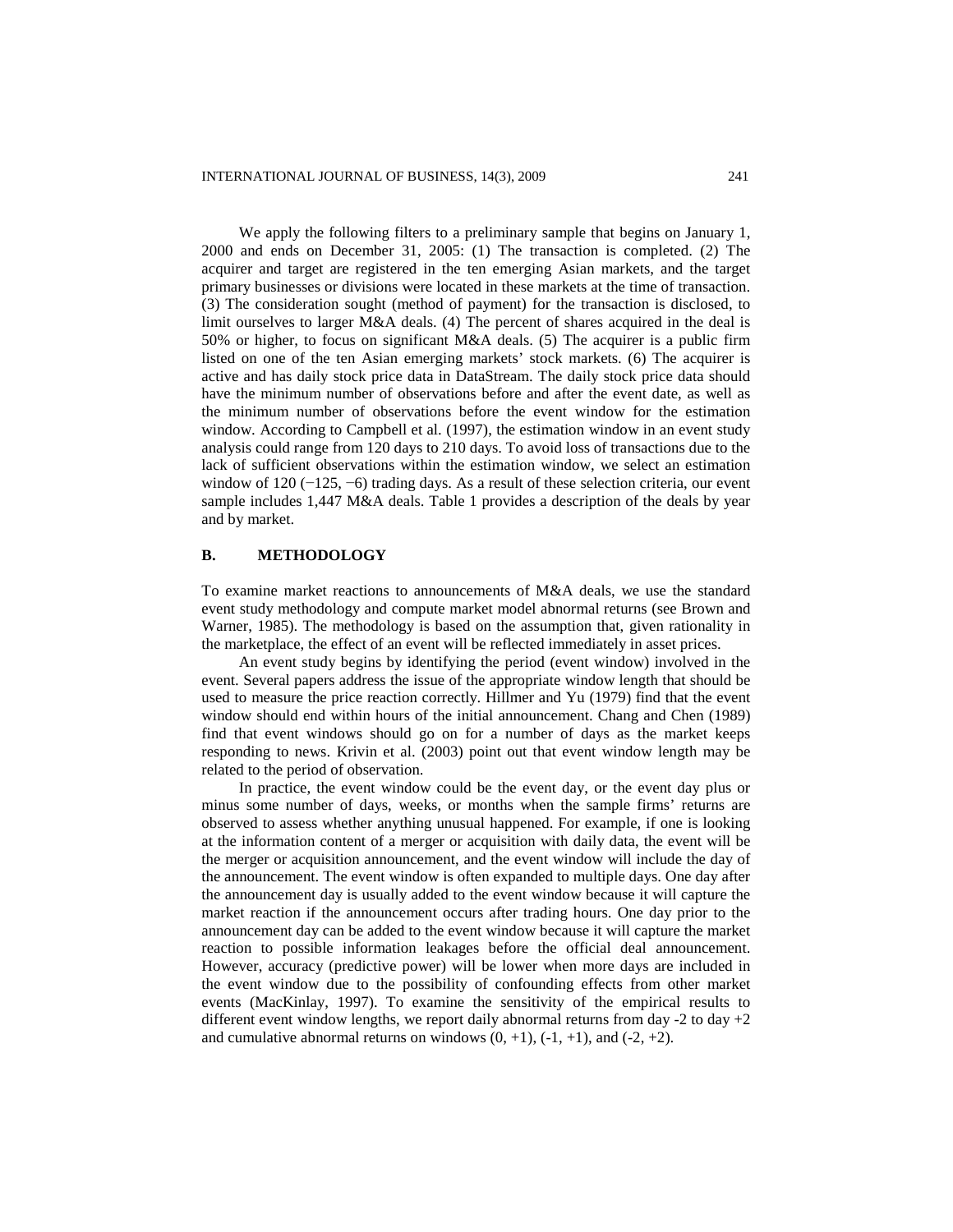The normal return is defined as the return that would be expected if the event did not take place. There are three common approaches to modeling the normal return: the single-index model (constant mean return model), the market model, and the CAPM model. The constant mean return model assumes that the mean return of a given security is constant through time. The market model assumes a stable linear relation between the market return and the security return. The CAPM model assumes that the expected return of a given asset is a linear function of its covariance with the return of the market portfolio.

The restriction of the CAPM model is that it requires the risk-free return (i.e., the rate of a government issued bond or bill) to estimate the normal return. Due to the underdeveloped government-issued securities markets, most Asian economies do not have benchmark risk-free interest rates before the 1997 Asian Financial Crisis (Rhee, 2000). With the exception of Hong Kong and India, many other Asian economies began to concentrate on the establishment and the improvement of their primary and secondary bond markets after the 1997 Financial Crisis. Therefore, the use of the CAPM model complicates the implementation of an event study. This limitation can be addressed by using the market model, which is also an improvement over the constant mean return model (Campbell et al., 1997). Thus, we select the market model rather than the CAPM or constant mean models to estimate the normal return.

The market model assumes the following linear relationship between the return of any security and the return of the market portfolio:

$$
R_{it} = \alpha_i + \beta_i R_{mt} + e_{it}
$$
 (1)

where t is the time index,  $i = 1, 2, ..., N$  stands for security,  $R_{it}$  and  $R_{mt}$  are the returns on security i and the market portfolio, respectively, during period t. The return in the market portfolio is measured by the variation in some benchmarks, such as the Hang Seng Index for the Hong Kong stock market, and  $e_{it}$  is the error term for security i.

Equation (1) is estimated over a period that runs between 125 days prior to the event up to 6 days prior to the event. The event window can be defined as a two-day window, a three-day window, or a five-day window. With the estimates of  $\alpha_i$  and  $\beta_i$ from equation (1), a "normal" return is predicted during the days covered by the event window. The prediction error (the difference between the actual return and the predicted normal return), commonly referred to as the abnormal return (AR), is then calculated from following equation:

$$
AR_{it} = R_{it} - \hat{\alpha}_i - \hat{\beta}_i R_{mt}
$$
 (2)

where  $AR_{it}$  is the abnormal return for firm i on day t,  $R_{it}$  is the actual return for firm i on day t.

Average aggregate abnormal return (AAR) on day t is mean value of summed abnormal returns of sample firms  $(N = 1447)$ :

$$
AAR_t = \frac{1}{N} \sum_{i=1}^{N} AR_{it}
$$
 (3)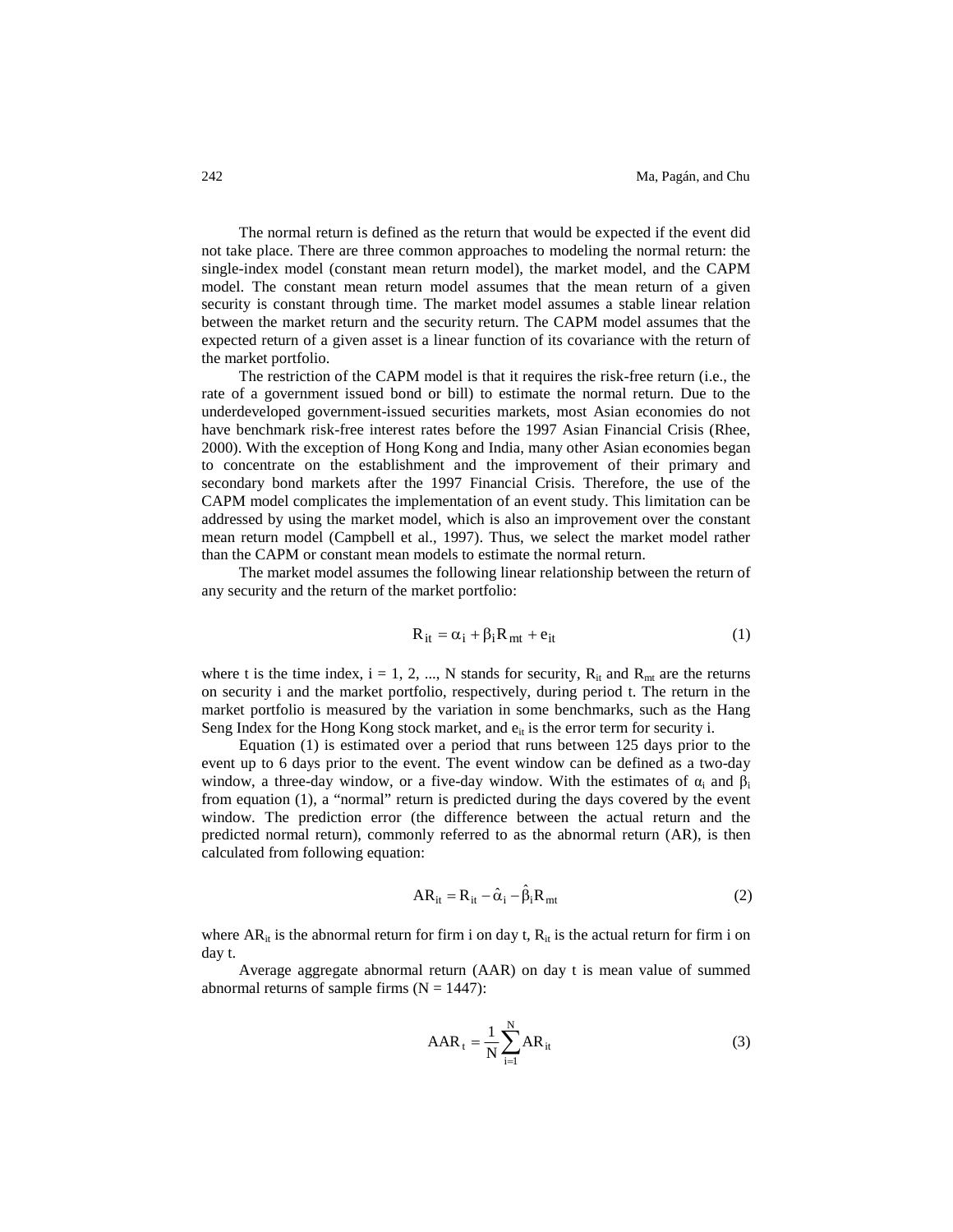Our study reports daily AAR from two days before announcement day to two days after announcement day. The AAR is calculated from equation (3). We conduct robust tstatistic test and Wilcoxon z-statistic test for the significance of AAR.

The daily abnormal returns are summed over the event window to derive the cumulative abnormal returns (CARs):

$$
CAR_{i(T_1 - T_2)} = \sum_{t = T_1}^{T_2} AR_{it}
$$
 (4)

where CAR<sub>i</sub> is the cumulative abnormal return for firm i over the event window  $(T_2)$  $T_1$ ). An average aggregate cumulative abnormal return (ACAR) is defined as:

$$
ACAR(T_1, T_2) = \frac{1}{N} \sum_{i=1}^{N} CAR_i(T_1, T_2)
$$
 (5)

We report ACAR for three different windows:  $(0, +1)$ ,  $(-1, +1)$ , and  $(-2, +2)$ . We also conduct robust t-statistic test and Wilcoxon z-statistic test for the significance of ACAR.

# **IV. EMPIRICAL RESULTS**

Table 2 reports average aggregate daily abnormal returns two days before and two days after the announcement day. Stock markets have positive reactions to the announcement of M&A deals. Significant positive abnormal returns exist before the announcement day. Abnormal return (0.32%) on day -1 is higher than abnormal return (0.15%) on day -2. The abnormal return increases from day -2 to day 0 and reaches the highest abnormal return (0.43%) on the announcement day. After the event day, abnormal returns continually increase to  $0.53\%$  on day  $+1$  and decrease to  $0.27\%$  on day  $+2$ . The Wilcoxon signed-rank test is statistically significant only on the announcement day and on day  $+2$ . The positive mean CARs of three event windows,  $(0, +1)$ ,  $(-1, +1)$ , and  $(-2, +1)$ +2), are all statistically significant at the 1% level. Consistent with the t-test for the CARs of three windows, the median abnormal returns, tested by Wilcoxon z-statistic, are also statistically significant. Therefore, H1 (that there is a positive abnormal return associated with M&A announcements for bidder firms) and H2 (that there is information leakage before M&A announcement day) are supported.

Table 3 reports two-day  $(0, +1)$  CARs by year and by market. China has a positive CAR on M&A deals from 2000 to 2005 except 2004. Hong Kong has a negative two-day CAR on M&A deals in 2000. India has a negative two-day CAR on M&A deals in 2005. Malaysia and Indonesia have positive two-day CAR on M&A deals over all six years. Indonesia has the highest two-day CAR on M&A deals in 2003 (19.32%). The Philippines has a negative two-day CAR on M&A deals in years 2000, 2002, 2004, and 2005. However, the average six-year two-day CAR is positive because of the exceptionally high CAR on M&A deals in 2001 (10.65%). Singapore, South Korea, Taiwan, and Thailand have two negative two-day CAR in different years. All of the six year average two-day CAR on M&A deals are positive in the ten markets. In summary, 15 out of 60 (= ten markets times six years) market-year CAR are negative.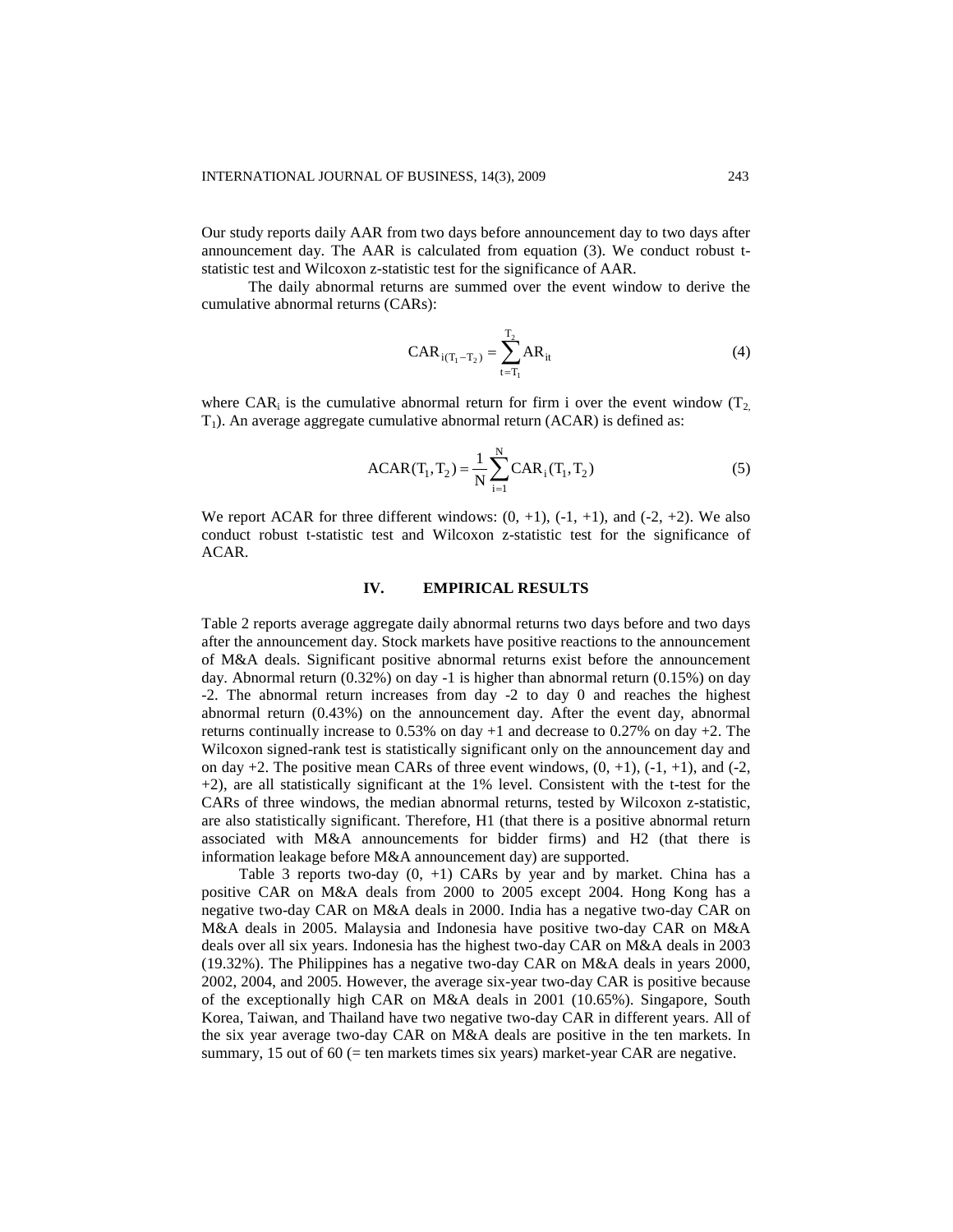# **Table 2**

Daily abnormal returns and CARs for selected windows in response to M&A

The announcement day (day 0) is the day of the first announcement of an M&A. Abnormal stock returns are estimated using the standard market model method. The Wilcoxon signed-rank test is used for examining the median significance.

| Event Day           | Average Abnormal Return (%) | t-Statistic | Wilcoxon z-statistic |  |
|---------------------|-----------------------------|-------------|----------------------|--|
| $-2$                | 0.15                        | $1.93***$   | 0.41                 |  |
| $-1$                | 0.32                        | $3.41***$   | 1.34                 |  |
| $\theta$            | 0.43                        | $2.72***$   | $1.73*$              |  |
| 1                   | 0.53                        | $3.11***$   | 1.09                 |  |
| 2                   | 0.27                        | $1.74*$     | $-1.93**$            |  |
| <b>Event Window</b> | Mean CAR $(\%)$             | t-Statistic | Wilcoxon z-statistic |  |
| (0, 1)              | 0.96                        | $4.50***$   | $3.37***$            |  |
| $(-1, +1)$          | 1.28                        | $5.52***$   | $5.24***$            |  |
| $(-2, +2)$          | 1.70                        | $5.70***$   | $5.24***$            |  |

The symbols \*, \*\*, and \*\*\* denote statistical significance at the 10%, 5%, and 1% levels, respectively.

| Market      | 2000    | 2001    | 2002    | 2003    | 2004    | 2005    | Total |
|-------------|---------|---------|---------|---------|---------|---------|-------|
| China       | 1.59    | 0.26    | 1.01    | 0.20    | $-0.10$ | 1.34    | 0.51  |
| Hong Kong   | $-1.12$ | 3.73    | 0.27    | 2.38    | 5.36    | 2.20    | 1.72  |
| India       | 1.91    | 1.46    | 1.47    | 2.93    | 1.33    | $-0.23$ | 1.35  |
| Indonesia   | 3.96    | 0.95    | 3.08    | 19.32   | 0.79    | 0.53    | 3.21  |
| Malaysia    | 0.18    | 0.02    | 1.75    | 0.06    | 0.55    | 0.86    | 0.53  |
| Philippines | $-0.13$ | 10.65   | $-1.13$ | 0.91    | $-0.86$ | $-0.49$ | 0.86  |
| Singapore   | 1.75    | $-0.80$ | 1.43    | 1.99    | $-0.99$ | 2.51    | 0.94  |
| South Korea | $-0.44$ | 0.64    | 1.06    | $-0.37$ | 1.83    | 2.21    | 0.81  |
| Taiwan      | $-0.88$ | 1.37    | $-1.32$ | 0.82    | 3.42    | 0.48    | 0.47  |
| Thailand    | $-0.95$ | 1.37    | $-1.81$ | 2.94    | 2.14    | 1.12    | 1.49  |
| Total       | 0.38    | 0.91    | 0.93    | 1.19    | 0.86    | 1.22    | 0.96  |

**Table 3** Distribution of two-day CAR (0, +1) by year and market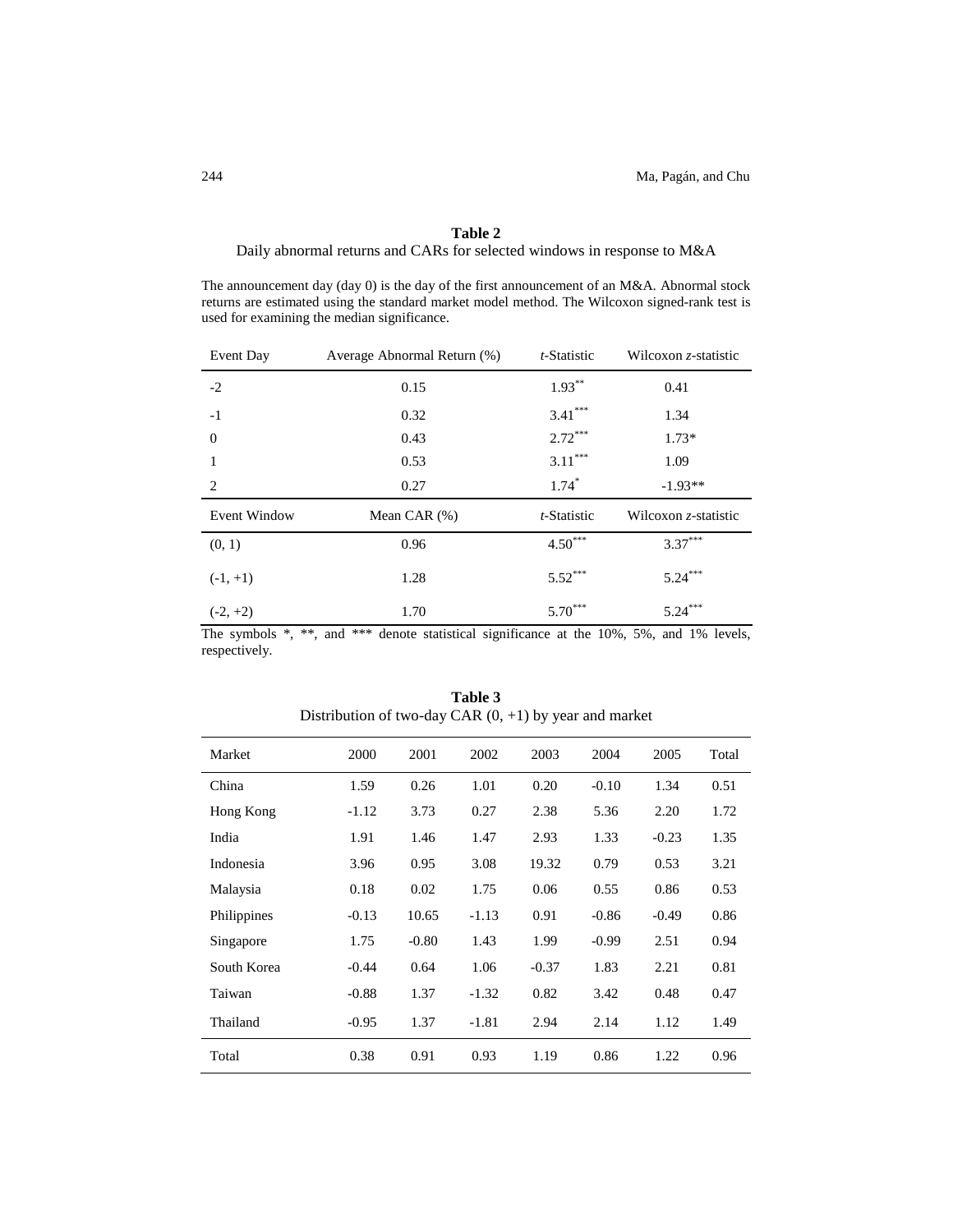Table 4 presents a three-day  $(-1, +1)$  CAR for the ten emerging Asian markets over six years. For M&A deals in China, the three-day CAR in 2004 becomes positive from the negative two-day CAR. Compared to the two-day CAR, signs of the three-day CAR for M&A deals in Hong Kong, India, Indonesia, Malaysia, the Philippines, Singapore, Taiwan, and Thailand are the same. For M&A deals in South Korea, the three-day CAR in 2001 becomes negative, and three-day CAR in 2003 becomes positive. Fourteen of the 60 market-year CARs are negative.

| Market      | 2000    | 2001    | 2002    | 2003  | 2004    | 2005    | Total |
|-------------|---------|---------|---------|-------|---------|---------|-------|
| China       | 2.26    | 1.34    | 0.77    | 0.46  | 0.45    | 1.35    | 0.83  |
| Hong Kong   | $-0.88$ | 2.70    | 1.19    | 2.01  | 4.66    | 2.71    | 1.73  |
| India       | 2.20    | 3.85    | 3.05    | 3.35  | 2.48    | $-0.26$ | 2.19  |
| Indonesia   | 5.01    | 6.62    | 4.11    | 22.56 | 1.19    | 0.53    | 5.22  |
| Malaysia    | 0.36    | 0.48    | 1.49    | 0.69  | 0.82    | 0.90    | 0.80  |
| Philippines | $-0.87$ | 10.74   | $-9.45$ | 0.27  | $-0.99$ | $-0.66$ | 0.12  |
| Singapore   | 1.73    | $-1.95$ | 3.08    | 3.27  | $-0.42$ | 3.55    | 1.55  |
| South Korea | $-0.83$ | $-0.15$ | 0.51    | 1.59  | 1.82    | 2.98    | 0.83  |
| Taiwan      | $-4.40$ | 1.95    | $-0.78$ | 0.77  | 2.87    | 0.74    | 0.36  |
| Thailand    | $-0.22$ | 1.98    | $-0.53$ | 3.32  | 2.19    | 1.58    | 1.90  |
| Total       | 0.40    | 1.04    | 1.35    | 1.78  | 1.15    | 1.57    | 1.28  |

**Table 4** Distribution of three-day CAR  $(-1, +1)$  by year and market

Analysis of daily CARs between the financial industry and non-financial industries indicates that the difference is significant at the 5% level only on the announcement day (see Table 5). The mean value of CAR in the financial industry M&A deals is 0.62 percentage points lower than in non-financial industries' M&A deals. Daily mean values of CAR on day -1 and day 1 in the financial industry M&A deals are even higher than in non-financial industries' M&A deals. Through analyses of two event windows, a two-day  $(0, +1)$  and a three-day  $(-1, +1)$ , we find that CARs in the financial industry M&A deals are lower than in non-financial industries. However, the differences are not significant at conventional levels. Thus, H3 (that valuation effects of M&A in the financial industry are less than in non-financial industries) is not supported.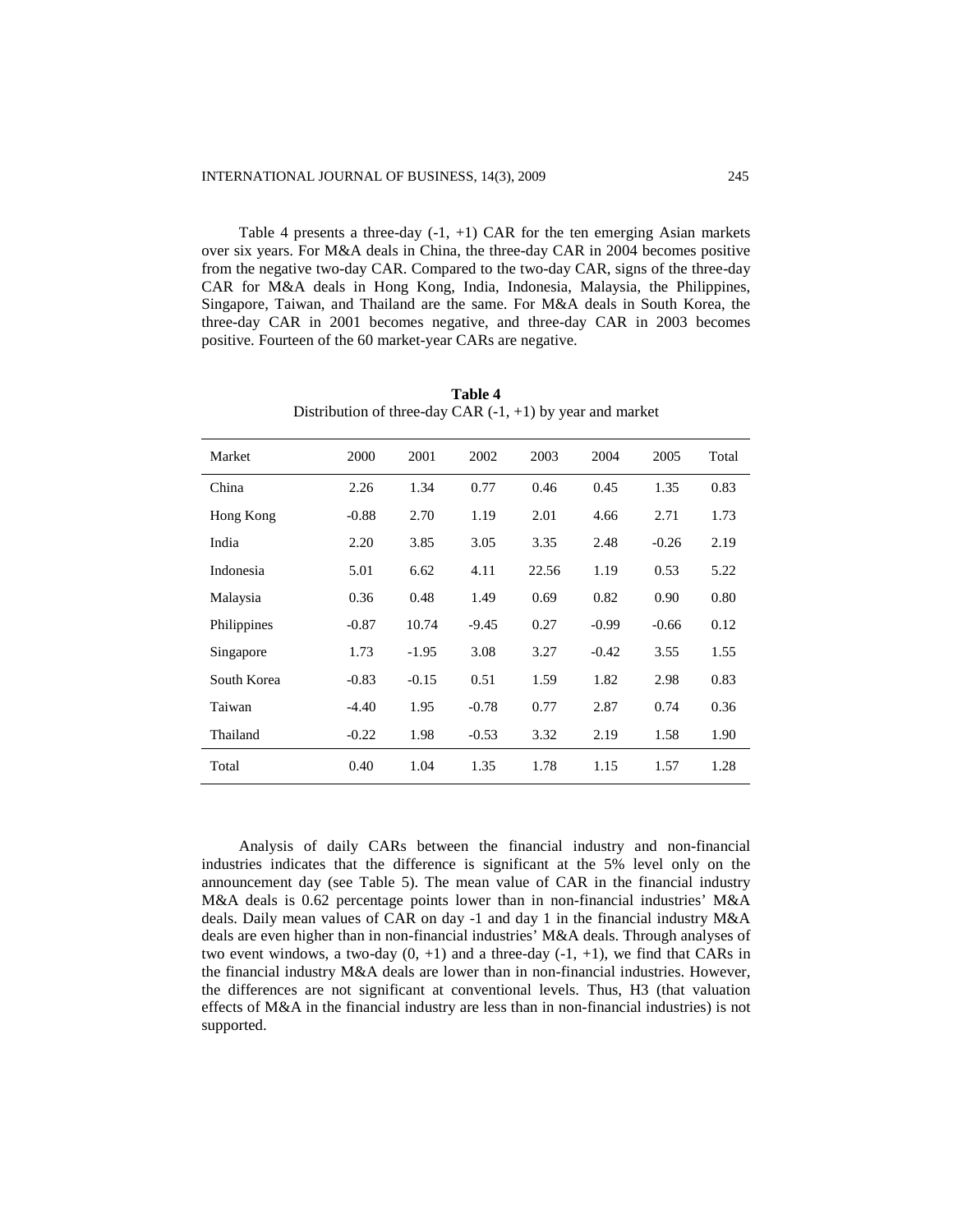| Event Day           | Financial Industry<br><b>CAR</b>        | Non-Financial Industries<br><b>CAR</b> | Difference | t-Statistic |
|---------------------|-----------------------------------------|----------------------------------------|------------|-------------|
| $-2$                | 0.04                                    | 0.18                                   | $-0.14$    | $-0.74$     |
| $-1$                | 0.35                                    | 0.32                                   | 0.03       | 0.12        |
| $\Omega$            | $-0.04$                                 | 0.58                                   | $-0.62$    | $-2.33***$  |
| 1                   | 0.88                                    | 0.42                                   | 0.46       | 0.98        |
| 2                   | 0.17                                    | 0.30                                   | $-0.13$    | $-0.43$     |
| <b>Event Window</b> | <b>Financial Industry</b><br><b>CAR</b> | Non-Financial Industries<br><b>CAR</b> | Difference | t-Statistic |
| (0, 1)              | 0.84                                    | 1.01                                   | $-0.16$    | $-0.30$     |
| $(-1, +1)$          | 1.19                                    | 1.31                                   | $-0.12$    | $-0.23$     |

**Table 5** Difference between financial industry and non-financial industries

The symbol \*\* denotes statistical significance at the 5% level.

#### **V. DISCUSSIONS AND IMPLICATIONS**

In this study, we investigate abnormal returns to shareholders of bidder firms around the day of M&A announcement for ten emerging Asian markets: China, India, Hong Kong, Indonesia, Malaysia, the Philippines, Singapore, South Korea, Taiwan, and Thailand. Using a sample of 1,477 M&A deals in the ten emerging Asian markets over six years from 2000 to 2005, we find that the stock markets have expected positive cumulative abnormal returns in three different event windows: a two-day (0, 1) window, a three-day  $(-1, +1)$  window, and a five-day  $(-2, +2)$  window. Furthermore, our results from analyses of market-year CAR confirm the above mentioned finding, although several markets in several years create negative abnormal returns. Valuation effects of information leakage about M&A deals are statistically significant. We also find that CAR of the two different windows in the financial industry M&A deals are lower than in non-financial industries, but these differences are not statistically significant at conventional levels.

Compared with the studies of developed markets, our findings are not in line with conclusions of most U.S. studies, which indicate that the shareholder wealth effects for bidders were either negative or neutral (e.g., Gaughan, 2005; Hackbarth & Morellec, 2008). Neither are the findings in line with conclusions of most studies in European countries. First, regarding M&A deals in UK, by examining 434 mergers in UK over the period 1969-75, Firth (1980) reports that share price of the successful attackers experienced a drop after the merger. Analyzing a sample of 70 publicly quoted and actively traded companies of UK over 1974 to 1976, Dodds and Quek (1985) find insignificant negative residuals in month 0. Investigating wealth effects of UK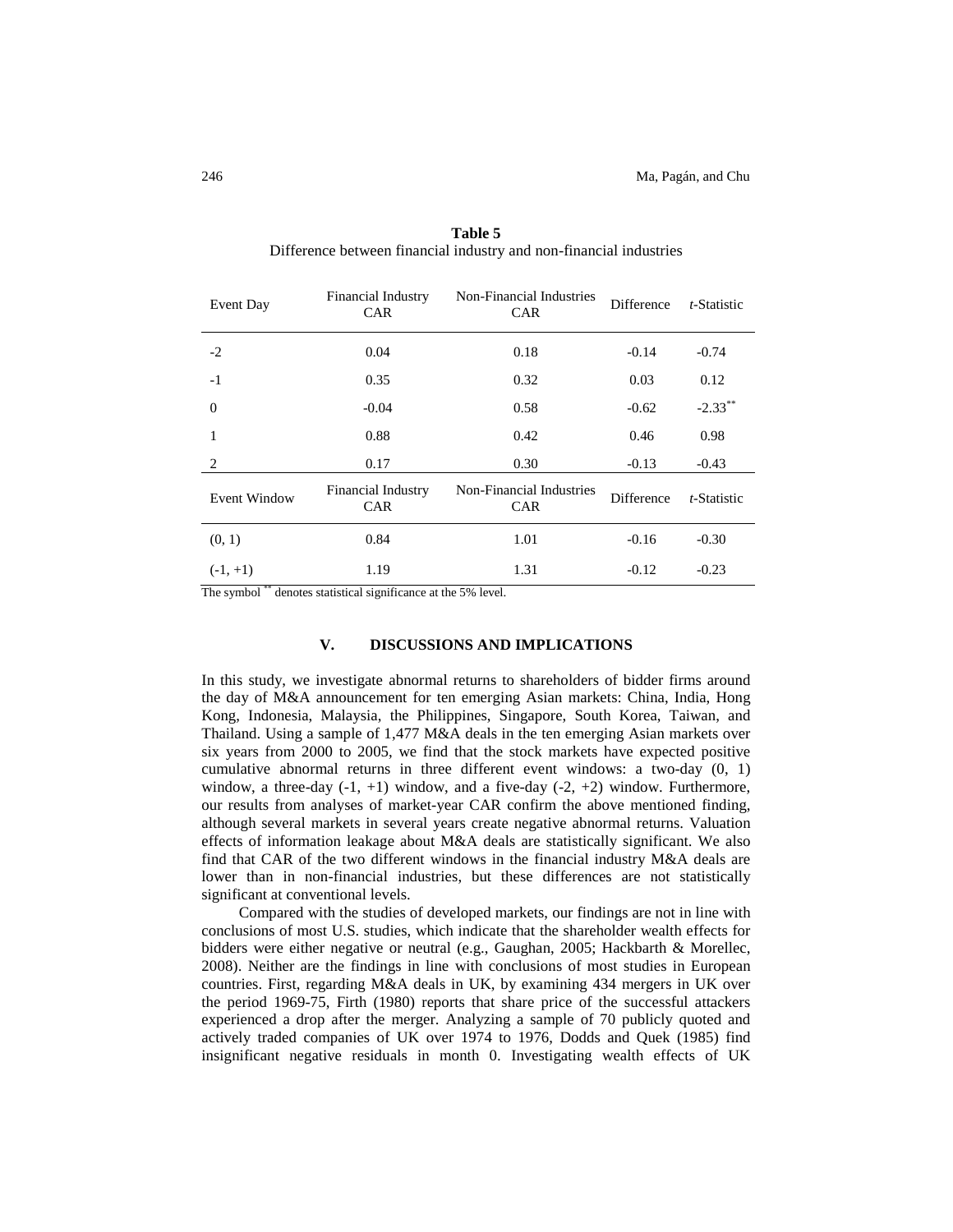companies involved in acquisitions during the period 1977 to 1986, Limmack (1991) finds an insignificant -0.2% announcement period returns for completed bid. Analyzing 429 UK bidders over the period 1980 to 1990, Sudarsanam et al. (1996) find significant negative CARs of -4.04% around the bid announcement data. Second, regarding M&A deals in European Union, Campa and Hernando (2004) examine M&A deals in European Union over the period 1998-2000 and find acquirers' cumulative abnormal returns to be null on average. Finally, regarding M&A deals in developed country groups, Mueller and Yurtoglu (2007) examine the effects of mergers on the returns to bidder firm shareholders from three country groups - the United States, Anglo-Saxon countries (Australia, Canada, Ireland, New Zealand, and the United Kingdom), and non-Anglo-Saxon European countries over 1980s and 1990s. Within a 21-day window (-10, +10), USA firms have insignificant negative CAR (-0.064%), non-US Anglo-Saxon countries have CAR -0.063%, and Europe countries have a positive CAR of 0.05%.

In general, the results of Anglo-American M&A studies are valid for continental European M&A but not valid for Asian M&A deals in our study. The institutional environment in Asian countries is different from that in the U.S., and various researches have suggested that agency problems may be less severe in those countries (e.g., Claessens et al., 2000), partly because they have a more concentrated corporate ownership structure (i.e., wealth controlled by a few family groups or by central government). Thus, our findings indicate that the agency theory is not suitable to explain M&A activities in Asian emerging markets.

For investors of Asian emerging markets, the announcements of M&A deals are "good news". Significant daily abnormal returns before the announcement day indicate that insiders reap benefits via information leakage. However, outsiders gain from the M&A deals as well. Investors can reap the financial benefits associated with M&A deals and have high expectations on growths of bidding firms through M&A activities. Our results on the M&A deals in Asian emerging markets have important policy implications as well. First, as investors reap the financial benefits associated with M&A deals, external growth through M&A activity may be highly recommended for managers as they can explain how acquisitions positively serve the interests of their firms. "With the acquisition of established companies, acquirers effectively circumvent much of the challenge and uncertainty surrounding the internal growth process in the fast-growing economy" (King et al., 2004). Second, liquidity is significantly affected by the size and depth of the market in which an investment is customarily traded. In developing markets, target firms, specifically private firms and subsidiaries, cannot be easily liquidated at a reasonable price. Managers of bidding firms should learn how to deal with (and take advantage of) the liquidity effects and benefit from the M&A transactions.

# **REFERENCES**

- Andrade, G., M. Mitchell, and E. Stafford, 2001, "New Evidence and Perspectives on Mergers," *The Journal of Economic Perspectives*, 15(2), 103-120.
- Berger, P.G., and E. Ofek, 1995, "Diversification's Effect on Firm Value," *Journal of Financial Economics*, 37(1), 39-65.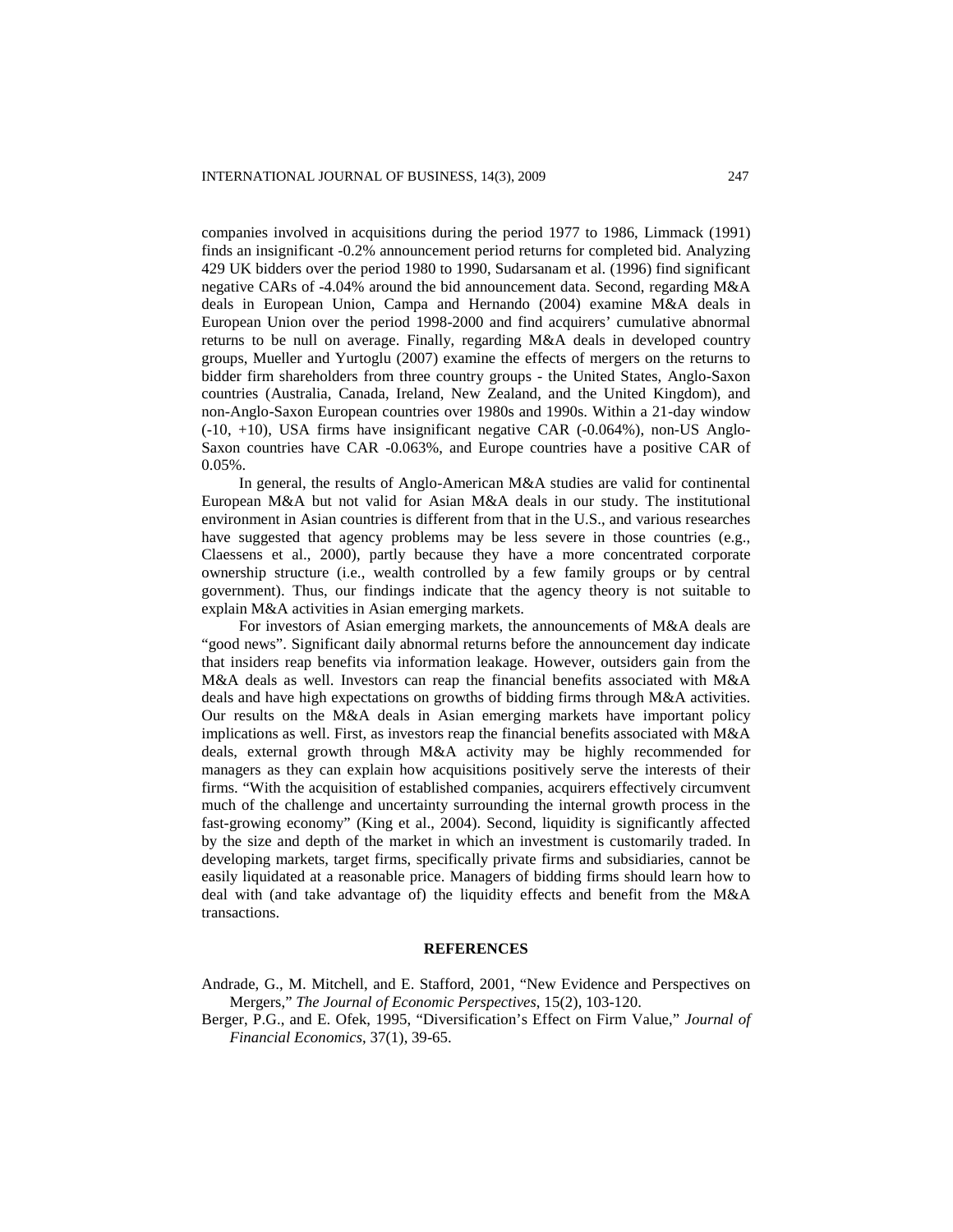- Bradley, M., A. Desai, and E.H. Kim, 1988, "Synergistic Gains from Corporate Acquisitions and Their Division between the Stockholders of Target and Acquiring Firms," *Journal of Financial Economics*, 21(1), 3-40.
- Brown, S.J., and J.B. Warner, 1985, "Using Daily Stock Returns: the Case of Event Studies," *Journal of Financial Economics*, 14(1), 3-31.
- Campa, M.J., and I. Hernando, 2004, "Shareholder Value Creation in European M&As," *European Financial Management*, 10(1), 47-81.
- Campbell, J., W.L. Andrew, and A.C. MacKinlay, 1997, "*The Econometrics of Financial Markets*" NJ: *Princeton University Press*.
- Chang, S. J. and S.N. Chen, 1989, "Stock-price Adjustment to Earnings and Dividend Surprises" *Quarterly Review of Economics and Business*, 29(1), 68.
- Claessens, S., S. Djankov, and H.P. Lang, 2000, "The Separation of Ownership and Control in East Asian Corporations," *Journal of Financial Economics*, 58(1-2), 81- 112.
- Denis, D.K., and J.J. McConnell, 2003, *International Corporate Governance* (pp. 1- 56): European Corporate Governance Institute.
- Dodds, J.C., and J.P. Quek, 1985, "Effects of Mergers on the Share Price Movement of the Acquiring Firms: a UK Study," *Journal of Business Finance Accounting*, 12(2), 285-296.
- Firth, M., 1980, "Takeovers, Shareholder Returns, and the Theory of the Firm," *The Quarterly Journal of Economics*, 94(2), 235-260.
- Gaughan, P.A., 2005, *Mergers: What Can Go Wrong and How to Prevent It*. John Wiley & Sons, Hoboken, NJ.
- Hackbarth, D., and E. Morellec, 2008, "Stock Returns in Mergers and Acquisitions," *The Journal of Finance*, 63(3), 1213-1252.
- Hillmer, S.C., and P.L. Yu, 1979, "The Market Speed of Adjustment to New Information," *Journal of Financial Economics*, 7(4), 321-345.
- Jarrel, G., J. A. Brickley, and J.M. Netter, 1988, "The Market for Corporate Control: the Empirical Evidence since 1980," *Journal of Economic Perspectives*, 2(1), 49- 68.
- Jarrel, G., and A. Poulsen, 1989, "Stock Trading before the Announcement of Tender Offers: Insider Trading or Market Anticipation," *Journal of Law, Economics & organization*, 5(2), 225-248.
- Jensen, M.C., 1986, "Agency Cost of Free Cash Flow, Corporate Finance, and Takeovers," *American Economic Review*, 76(2), 323-329.
- Jensen, M.C., and R. S. Ruback, 1983, "The Market for Corporate Control: the Scientific Evidence," *Journal of Financial Economics*, 11(1-4), 5-50.
- Khanna, T., and K. Palepu, 1997, "Why Focused Strategies may be Wrong for Emerging Markets," *Harvard Business Review*, 75(4), 41-51.
- Khanna, T., and K. Palepu, 2000a, "The Future of Business Groups in Emerging Markets: Long-run Evidence from Chile," *The Academy of Management Journal*, 43(3), 268-285.
- Khanna, T., and K. Palepu, 2000b, "Is Group Affiliation Profitable in Emerging Markets? An Analysis of Diversified Indian Business Groups," *The Journal of Finance*, 55(2), 867-891.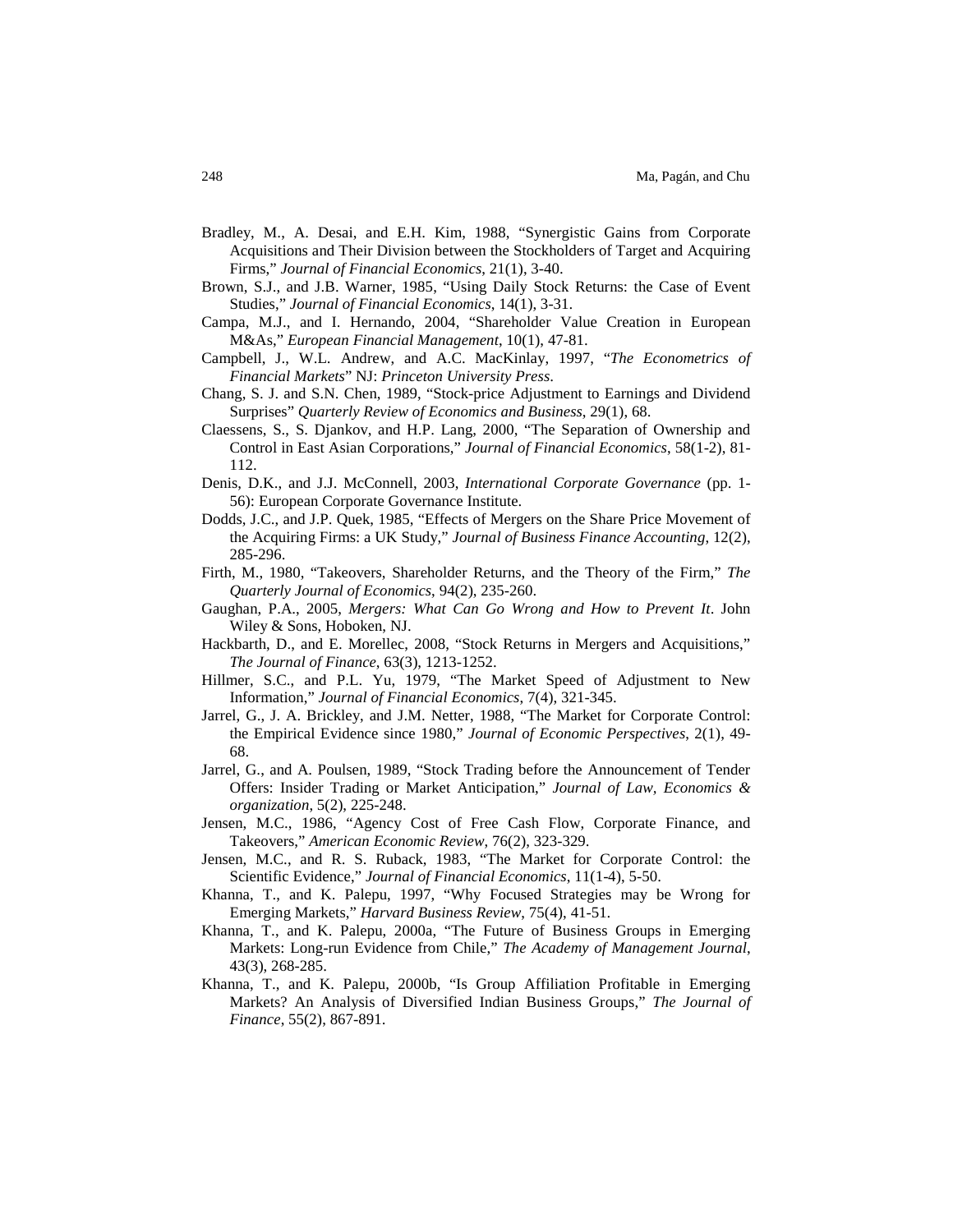- King, D.R., D.R. Dalton, C.M. Daily, and J.G. Covin, 2004, "Meta-analyses of Post-Acquisition Performance: Indications of Unidentified Moderators," *Strategic Management Journal*, 25(2), 187-200.
- Krivin, D., R. Patton, E. Rose, and D. Tabak, 2003, "Determination of the Appropriate Event Window Length in Individual Stock Event Studies," Available at SSRN: *<http://ssrn.com/abstract=466161>*.
- Kwok, C.C., and S. Tadesse, 2006, "National Culture and Financial Systems," *Journal of International Business Studies*, 37(2), 227-247.
- La Porta, R., F. Lopez-de-Silanes, A. Shleifer, and R. Vishny, 1999, "Corporate Ownership around the World," *Journal of Finance*, 54(2), 471-517.
- Limmack, R.J., 1991, "Corporate Mergers and Shareholders Wealth Effects: 1977-86," *Accounting and Business Research*, 21(83), 239-251.
- Lins, K.V., and H. Servaes, 2002, "Is Corporate Diversification Beneficial in Emerging Markets?" *Financial Management*, 31(2), 5-31.
- MacKinlay, A.C., 1997, "Event Studies in Economics and Finance," *Journal of Economic Literature*, 35(1), 13-39.
- Martin, K.J., 1996, "The Method of Payment in Corporate Acquisitions, Investment Opportunities, and Management Ownership," *The Journal of Finance*, 51(4), 1227- 1246.
- McWilliams, A., and D. Siegel, 1997, "Event Studies in Management Research: Theoretical and Empirical Issues," *The Academy of Management Journal*, 40(3), 626-657.
- Moeller, S., F. Schlingemann, and R. Stultz, 2004, "Firm Size and the Gains from Acquisitions," *Journal of Financial Economics*, 73(2), 201-228.
- Moeller, S., F. Schlingemann, and R. Stultz, 2005, "Wealth Destruction on a Massive Scale? A Study of Acquiring-firm Returns in the Recent Merger Wave," *The Journal of Finance*, 60(2), 757-782
- Morck, R., A. Shleifer, and R. Vishny, 1990, "Do Managerial Objectives Drive Bad Acquisitions?" *The Journal of Finance*, 45(1), 31-48.
- Mueller, D.C., 1997, "Merger Policy in the United States: A Reconsideration," *Review of Industrial Organization*, 12(5-6), 655-685.
- Mueller, D.C., and B. B. Yurtoglu, 2007, "Corporate Governance and the Returns to Acquiring Firms' shareholders: an International Comparison," *Managerial and Decision Economics*, 28(8), 879-896.
- Mulherin, J.H., and A. L. Boone, 2000, "Comparing Acquisitions and Divestitures," *Journal of Corporate Finance*, 6(2), 117-139.
- Rhee, G., 2000, "Regionalized Bond Markets: Are the Region's Markets Ready?" *Workshop on Asian Development Forum on Strengthening Regional Financial Architecture*. Singapore.
- Servaes, H., 1991, "Tobin's Q and the Gains from Takeovers," *The Journal of Finance*, 46(1), 409-419.
- Sherman, A. J. and M. A. Hart, 2006, *Mergers and Acquisitions from A to Z* (2nd ed.). New York: AMACOM.
- Sudarsanam, S., P. Holl, and A. Salami, 1996, "Shareholder Wealth Gains in Mergers: Effect of Synergy and Ownership Structure," *Journal of Business Finance and Accounting*, 23(5), 673-698.